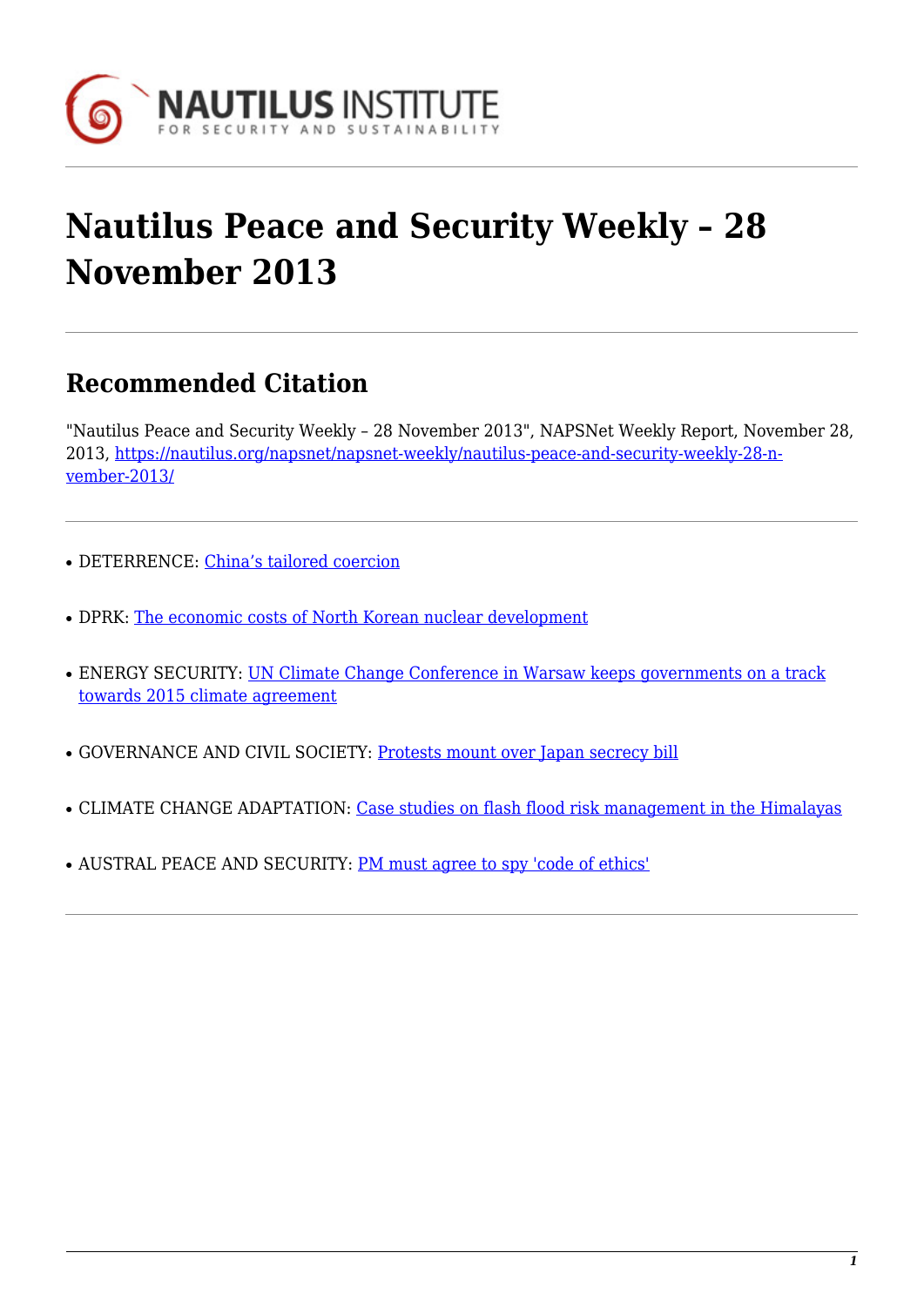## **DETERRENCE: [China's tailored coercion](http://warontherocks.com/2013/11/chinas-tailored-coercion/), Patrick Cronin, War on the Rocks (25 November 2013)**

China's air defense identification zone forces Japan to act or lose face while pressing the US to restrain its ally, undermining extended deterrence short of existential threats to Japan. China's zone shifts competition from ocean to air space (where US and Japanese drones fly already). The US (Guam, Aleutians), Japanese, and North Korean also have zones.

- [U.S. directly challenges china's air defense zone, pair of American B-52 bombers fly over disputed](http://online.wsj.com/news/articles/SB10001424052702303281504579221993719005178?mod=e2tw) [island chain](http://online.wsj.com/news/articles/SB10001424052702303281504579221993719005178?mod=e2tw), Julian Barnes and Jeremy Page, Wall St. Journal (26 November 2013)
- [China maps out its first air defense ID zone](http://www.chinadaily.com.cn/china/2013-11/24/content_17127120.htm), Zhou Wa, China Daily (24 November 2013)
- [Japan to shoot down foreign drones,](http://thediplomat.com/2013/10/japan-to-shoot-down-foreign-drones/) Prime Minister Abe has approved a plan to shoot down foreign drones flying above Japanese airspace, Ankit Panda, The Diplomat (22 October 2013)

<span id="page-1-0"></span>

## **DPRK: [The economic costs of North Korean nuclear](http://blogs.cfr.org/asia/2013/11/25/the-economic-costs-of-north-korean-nuclear-development/) [development,](http://blogs.cfr.org/asia/2013/11/25/the-economic-costs-of-north-korean-nuclear-development/) Scott A. Snyder, Council on Foreign Relations (25 November 2013)**

North Korea's "byungjin" policy or simultaneously pursuing economic and nuclear development is proceeding along numerous economic pathways including Special Economic Zones (SEZ), training pr[ograms and exchanges](https://nautilus.org/napsnet/napsnet-weekly/nautilus-peace-and-security-weekly-28-november-2013/attachment/deterrence-image-3-2/). Lessons from previous attempts at development and analysis of

- opportunity costs indicate North Korea's path is tremendously expensive (perhaps up to \$50 billion) with a low likelihood of succeeding.
- [Special Economic Zones: What have we learned?](http://siteresources.worldbank.org/INTPREMNET/Resources/EP64.pdf) Thomas Faraole, The World Bank, (September 2011) [PDF, 707 KB]
- [Kim Jong-un, North Korea's master builder,](http://www.thejakartaglobe.com/international/kim-jong-un-north-koreas-master-builder/) Adam Rose, The Jakarta Globe (25 November 2013)
- [North Korea senior trade officials receive training from Nankai University in foreign trade and](http://roll.sohu.com/20131119/n390383022.shtml) [investment](http://roll.sohu.com/20131119/n390383022.shtml) Adam Rose, China Radio International (19 November 2013) [Chinese language]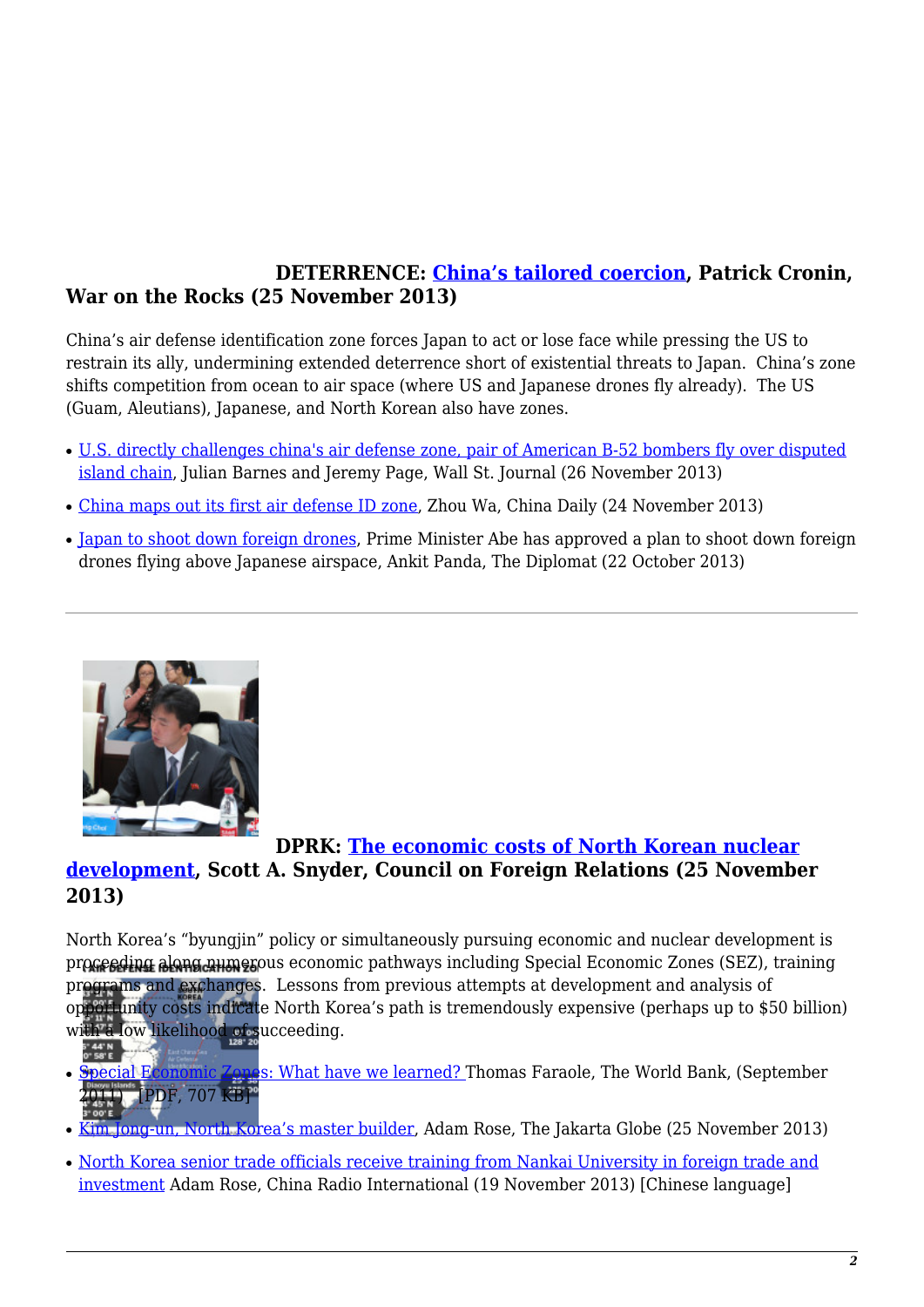

## **ENERGY SECURITY: [UN Climate Change Conference in](http://unfccc.int/files/press/news_room/press_releases_and_advisories/application/pdf/131123_pr_closing_cop19.pdf) [Warsaw keeps governments on a track towards 2015 climate agreement](http://unfccc.int/files/press/news_room/press_releases_and_advisories/application/pdf/131123_pr_closing_cop19.pdf), Press release, United Nations Climate Change Secretariat (23 November 2013) [PDF, 127KB]**

It was the best of worlds, it was the worst of worlds. Doing the same thing and expecting a different result is insanity or hard learning. Some NGOs, self-appointed protectors of humanity and the planet, walked out. But at the end, a word change from "commitment" to "contributions" allowed the President of COP19, Marcin Korolec – just sacked from his job as Polish environment minister – to declare "Warsaw has set a pathway". Keeping faith and hope alive, and going where the winds blow. There are other WMDs than  $\mathrm{CO}_2$  molecules and success anywhere is subjective.

- [Pollution pact from China to India shows rift: carbon and climate,](http://www.bloomberg.com/news/2013-11-25/pollution-pact-from-china-to-india-shows-rift-carbon-climate.html) Reed Landberg and Alex Morales, Bloomberg (24 November 2013)
- [Modest deal breaks deadlock at UN climate talks](http://www.washingtonpost.com/world/europe/climate-talks-stalled-over-finance-carbon-cuts/2013/11/23/a7344638-5412-11e3-9ee6-2580086d8254_story.html), Associated Press, Washington Post (23 November 2013)
- [US and Iran: Seven questions beyond the nuclear deal](http://www.aljazeera.com/indepth/opinion/2013/11/us-iran-seven-questions-beyond-nuclear-deal-20131124791721502.html), Marwan Bishara, Opinion, al-Jazeera (24 November 2013)

<span id="page-2-0"></span>

## **GOVERNANCE AND CIVIL SOCIETY: [Protests mount over](http://www.google.com/hostednews/afp/article/ALeqM5gnUy1xry3T_RkAzZzJkVfLFeqkYg?docId=e26da39e-c747-415f-adef-67af250cf64a) [Japan secrecy bill](http://www.google.com/hostednews/afp/article/ALeqM5gnUy1xry3T_RkAzZzJkVfLFeqkYg?docId=e26da39e-c747-415f-adef-67af250cf64a), AFP (23 November 2013)**

Japan's ruling party pushed a state secrets bill through its lower house despite large public protests and opposition, as well as concerns expressed by UN experts and rights groups. Critics say the bill threatens freedom of the press and whistleblowers, with up to a ten-year jail term for leaking information. The ruling coalition argues this is necessary and a step towards establishing Japan's version of the U.S. National Security Council.

• [Ruling coalition ramrods state secrets bill through lower house,](http://ajw.asahi.com/article/behind_news/AJ201311260066) Asahi Shimbun (26 November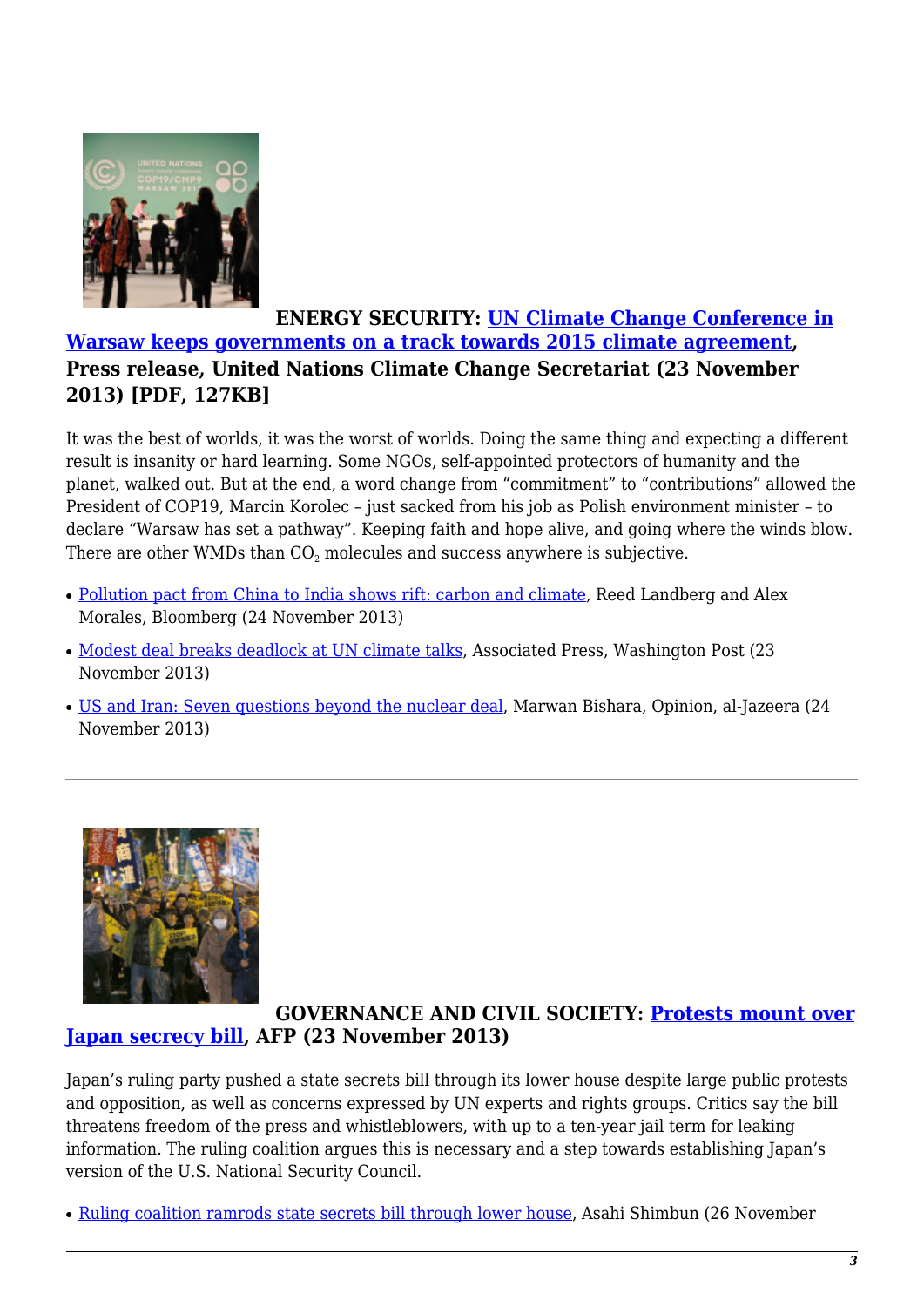#### 2013)

- [Independent UN experts seriously concerned about Japan's special secrets bill,](http://www.un.org/apps/news/story.asp/html/story.asp?NewsID=46560&Cr=japan&Cr1=#.UpSex5RNupx) UN News Centre (22 November 2013)
- [Ruling camp fends off rewrite of secrets bill,](http://www.japantimes.co.jp/news/2013/11/21/national/ruling-camp-nippon-ishin-reach-deal-on-secrecy-bill-amendments/#.UpSle5RNupw) Ayako Mie, The Japan Times (21 November 2013)

<span id="page-3-0"></span>

## **CLIMATE CHANGE ADAPTATION: [Case studies on flash](http://lib.icimod.org/record/27767/files/Case-study-on  FFRM.pdf) [flood risk management in the Himalayas,](http://lib.icimod.org/record/27767/files/Case-study-on  FFRM.pdf) Arun B Shrestha and Sagar R Bajracharya (editors), International Centre for Integrated Mountain Development (2013) [2.37 MB, PDF]**

The scientific data shows that the occurrence and strength of flash floods are rising in the eight regional member countries (China, Pakistan, India, Afghanistan, Bangladesh, Bhutan, Myanmar and Nepal) of the Hindu Kush Himalayas. These countries, in general, lack plans, strategies, and policies addressing particularly the issue of flash floods which take place with little or no warning. Therefore, the Hindu Kush Himalayan region requires institutional strengthening, flash flood modelling, hazard mapping, and the planning and development of various land use guidelines.

- [Impact of climate change on Himalayan glaciers and glacial lakes: Case studies on GLOF and](http://lib.icimod.org/record/22442) [associated hazard in Nepal and Bhutan](http://lib.icimod.org/record/22442), Bajracharya, SR; Mool, PK; Shrestha, BR, International Centre for Integrated Mountain Development and UNEP Regional Office Asia and the Pacific (2007)
- [Predictions of changes of glacier mass balance in the Nepal Himalaya and Tibetan Plateau: A case](http://www.igsoc.org/annals.old/16/igs_annals_vol16_year1992_pg89-94.pdf) [study of air temperature increase for three glaciers,](http://www.igsoc.org/annals.old/16/igs_annals_vol16_year1992_pg89-94.pdf) Yutaka Ageta, Tsutomo Kadota, Annals of Glaciology, vol. 16 (1992) [783 KB, PDF]

<span id="page-3-1"></span>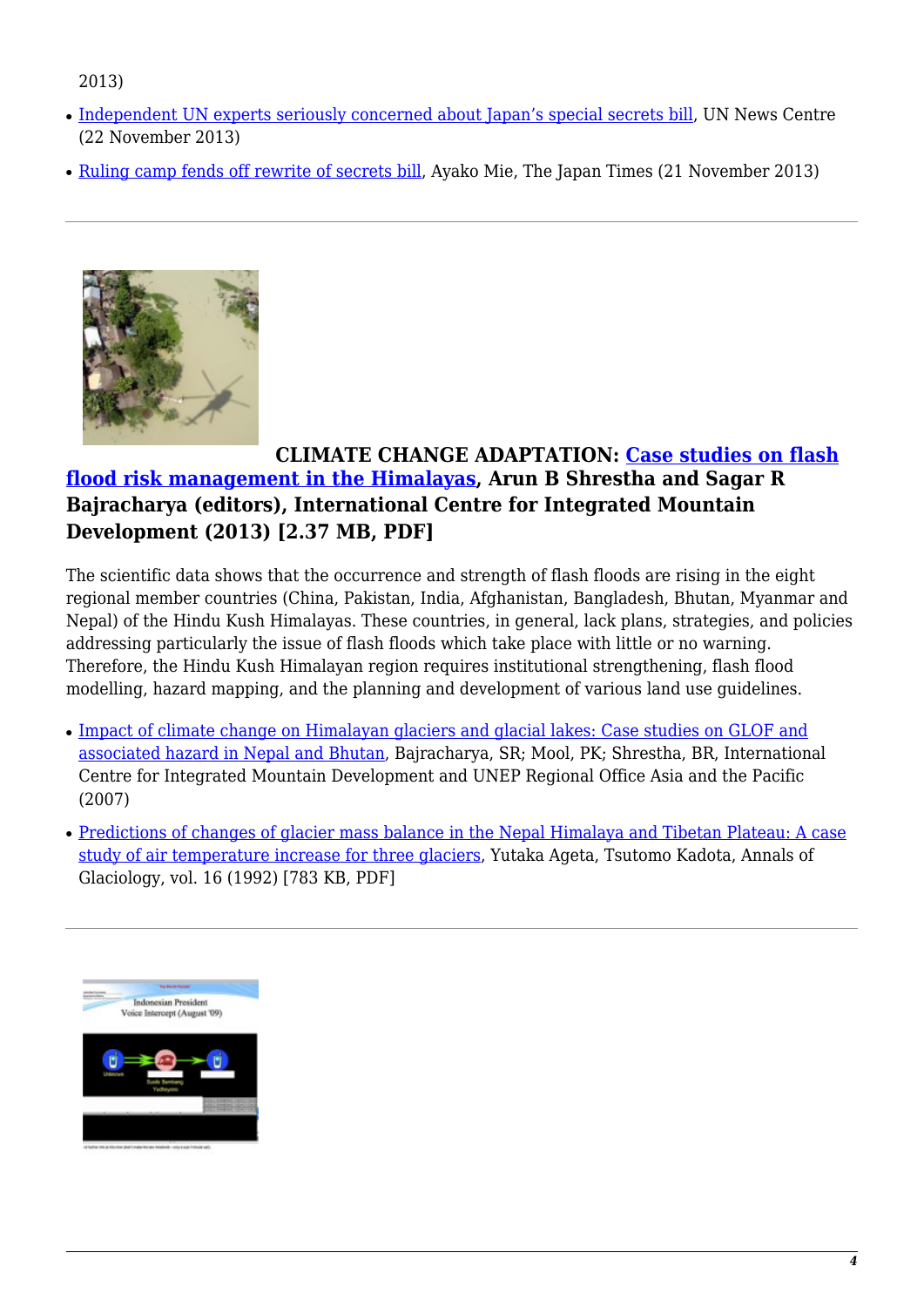## **AUSTRAL PEACE AND SECURITY: [PM must agree to spy 'code of ethics',](http://www.theage.com.au/federal-politics/political-news/pm-must-agree-to-spy-code-of-ethics-20131126-2y8i2.html) Michael Bachelard, The Age (27 November 2013)**

Own goals: 1. Courtesy of Edward Snowden, Indonesian rage over Australia intelligence boasting of its interception of President SBY's phone. 2. PM Tony Abbott declines to apologize or explain. 3. Australian commentators lament Indonesian lack of 'rationality'.

Results: 1. Indonesia ceases cooperation with Australia on defence, trade talks, and people smuggling. 2. Indonesia demands new intelligence accord with Australia. 3. "Doh! We need them more than they need us."

- [Who are the 10 Indonesians on Australian spies' list?](http://www.abc.net.au/news/2013-11-18/who-is-on-australian-spies-list-of-indonesian-phones/5099952) Katie Silver, ABC News (19 November 2013)
- [Concessions to Jakarta are Tony Abbott's only way to respond,](http://www.theaustralian.com.au/opinion/columnists/concessions-to-jakarta-are-tony-abbotts-only-way-to-respond/story-e6frg74x-1226766427765#) Paul Kelly, The Australian (23) November 2013)
- [NSA: Australia and US used climate change conference to spy on Indonesia](http://www.theguardian.com/world/2013/nov/02/nsa-australia-bali-conference-spy-indonesia?CMP=twt_gu), Ewen MacAskill and Lenore Taylor, Guardian (3 November 2013)

*The Nautilus Peace and Security Weekly Report presents articles and full length reports each week in six categories: Austral security, nuclear deterrence, energy security, climate change and security, the DPRK, climate change adaptation and governance and civil society. Our team of contributors carefully select items that highlight the links between these themes and the three regions in which our offices are found—North America, Northeast Asia, and the Austral-Asia region.* 

**[Subscribe to NAPSNet](http://www.nautilus.org/mailing-lists/sign-up-for-mailing-lists/)** to receive free weekly email reports

#### **Editor**

• [Arabella Imhoff](https://nautilus.org/about/staff/arabella-imhoff/)

### **Contributors**

- Deterrence: [Peter Hayes](http://www.nautilus.org/about/staff/peter-hayes)
- Governance and Civil Society: [Dyana Mardon](http://www.nautilus.org/offices/nautilus-ari/dyana-mardon)
- Climate Change Adaptation: [Saleem Janjua](http://www.nautilus.org/about/associates/saleem-janjua)
- DPRK: [Roger Cavazos](https://nautilus.org/about/associates/roger-cavazos/)
- Energy Security: [Nikhil Desai](https://nautilus.org/network/associates/nikhil-desai/)
- Austral Peace and Security: [Richard Tanter](https://nautilus.org/about/associates/richard-tanter/)

View this online at: https://nautilus.org/napsnet/napsnet-weekly/nautilus-peace-and-security-wekly-28-november-2013/

Nautilus Institute 2342 Shattuck Ave. #300, Berkeley, CA 94704 | Phone: (510) 423-0372 | Email: